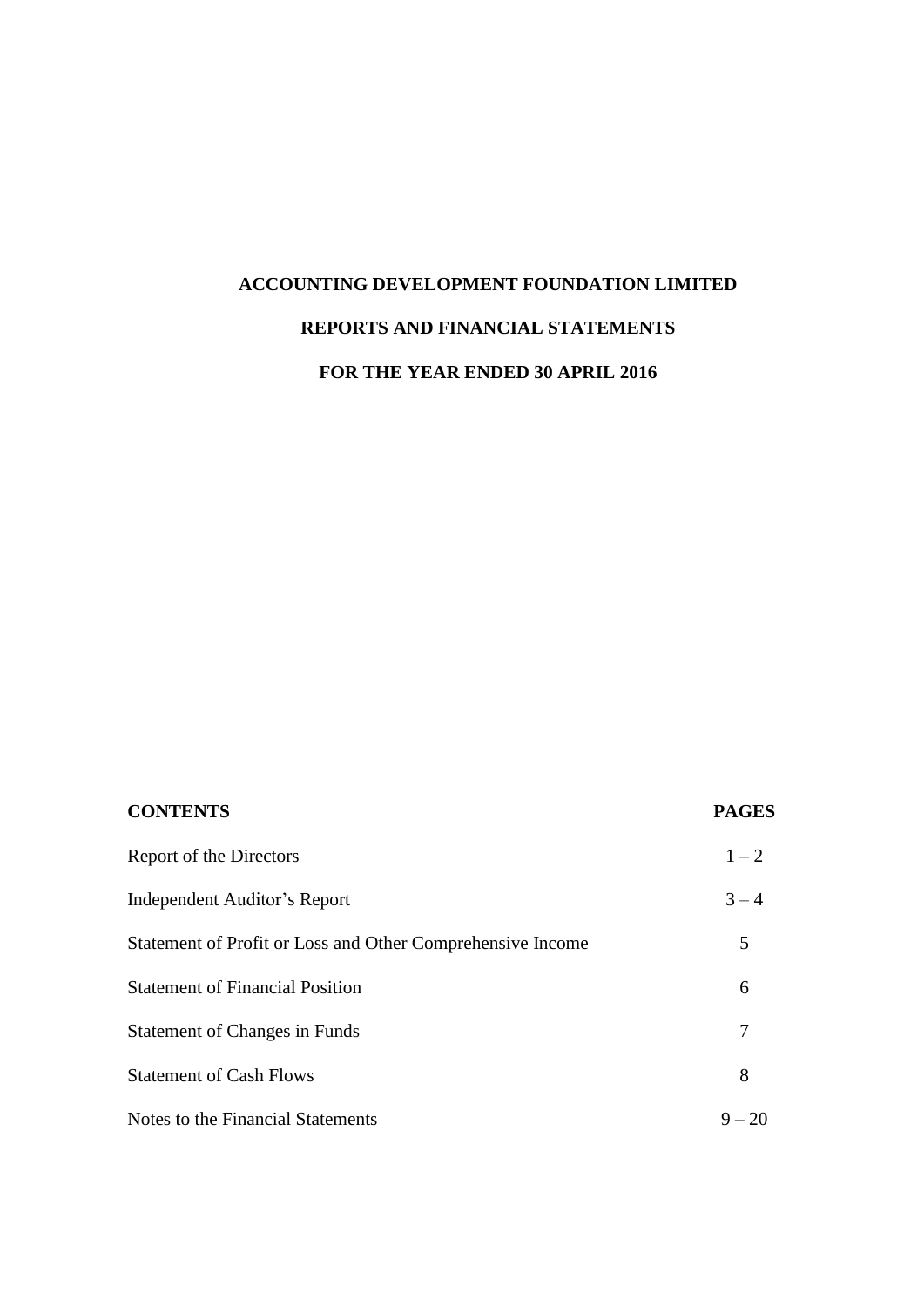# **ACCOUNTING DEVELOPMENT FOUNDATION LIMITED**

#### **REPORT OF THE DIRECTORS**

The directors of Accounting Development Foundation Limited ('the Foundation') present their annual report and the audited financial statements for the year ended 30 April 2016.

#### **PRINCIPAL ACTIVITIES**

The principal activities of the Foundation are to promote unity and sharing among members in the accounting profession and to provide a forum for the exchange of ideas and experiences by organizing meetings, conventions, seminars, courses, study trips, conferences and exhibitions and other forms of media for the members and the general public.

During the year, the Foundation adopted a trade name "Accounting Development Foundation" to carry out its operation.

#### **FINANCIAL STATEMENTS**

The results of the Foundation for the year ended 30 April 2016 and the state of the Foundation's affairs as at 30 April 2016 are set out in the accompanying financial statements.

#### **BUSINESS REVIEW**

The Foundation falls within the reporting exemption for the financial year in preparing the business review as the Foundation is qualified as a small guarantee company in accordance with the Hong Kong Companies Ordinance.

#### **CHARITABLE DONATIONS**

Charitable donations of HK\$35,741 (2015: HK\$24,320) were made by the Foundation during the year.

#### **DIRECTORS**

The directors of the Foundation who held office during the year and up to the date of this report were:

| Chow Ka Leung Louis<br>Fan Vickie Ping Wai           |  |
|------------------------------------------------------|--|
| Lam Chi Yuen Nelson                                  |  |
| Poon Kwok Ching                                      |  |
| Poon Tsun Wah Gary<br>(appointed on 15 January 2016) |  |
| (retired on 15 January 2016)<br>Shui Cheuk Ting      |  |
| Tsui Wing Tak                                        |  |
| Yeung Chi Wai                                        |  |
| Yuen Tsui Shan<br>(retired on 15 January 2016)       |  |
| Yung Kin                                             |  |

In accordance with the Foundation's Articles of Association, the term of office of director shall be two years and shall retire biyearly by rotation. A retiring director shall be eligible for re-election.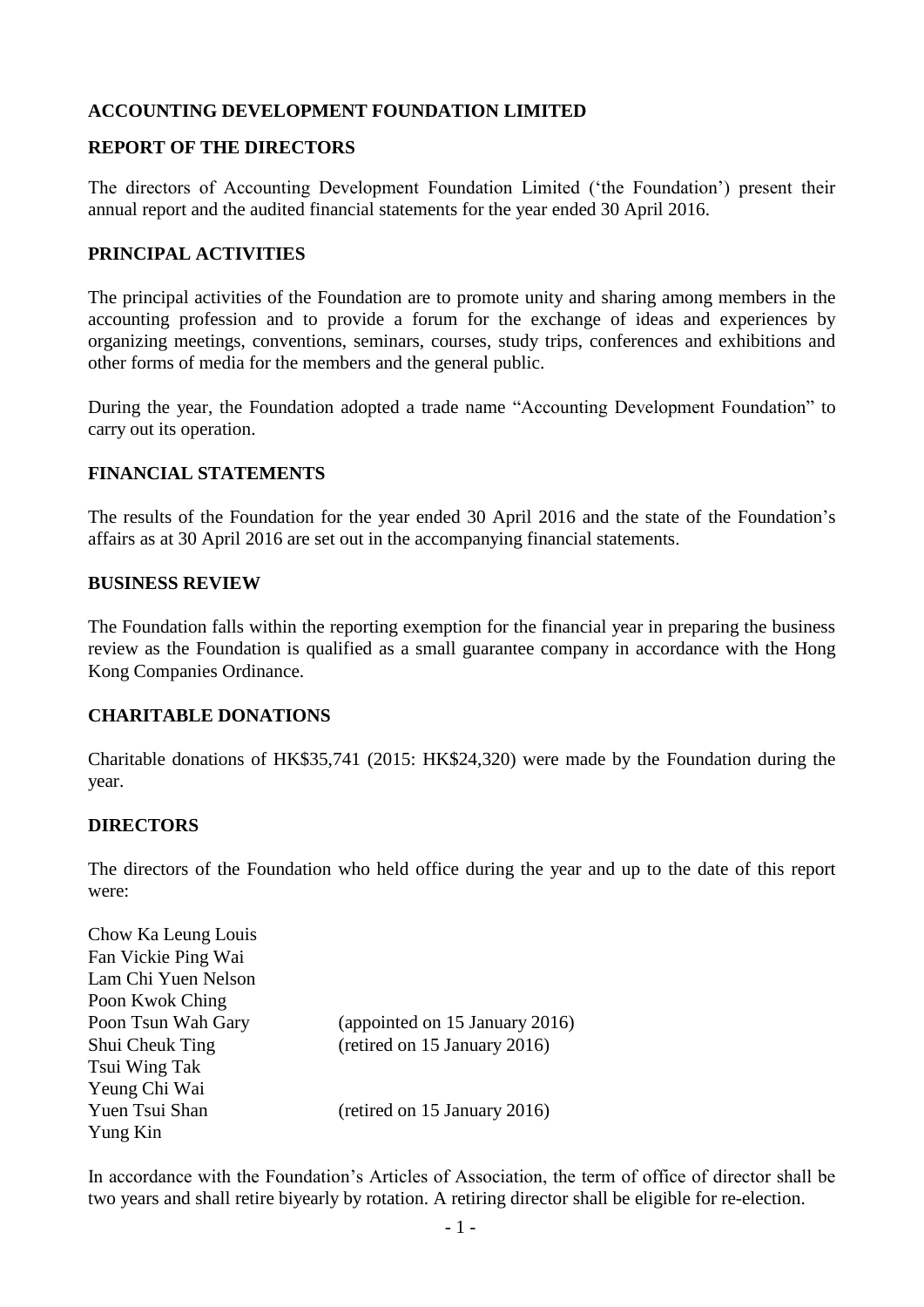# **ACCOUNTING DEVELOPMENT FOUNDATION LIMITED**

# **REPORT OF THE DIRECTORS**

#### **DIRECTORS – CONT'D**

In accordance with the Foundation's Articles of Association, the following directors shall retire from office and be eligible for re-election in the next Annual General Meeting:-

Chow Ka Leung Louis Fan Vickie Ping Wai Poon Kwok Ching Tsui Wing Tak Yeung Chi Wai Yung Kin

#### **PERMITTED INDEMNITY PROVISION**

There was no permitted indemnity provision in force for the benefit of directors of the Foundation during the year.

# **MANAGEMENT CONTRACTS**

No contracts concerning the management and administration of the whole or any substantial part of the business of the Foundation were entered into or existing during the year.

#### **AUDITOR**

The financial statements for the year have been audited by Messrs. C. F. Chu & Co., Certified Public Accountants.

A resolution will be submitted to the members at the annual general meeting to re-appoint Messrs. C. F. Chu. & Co., Certified Public Accountants, as auditors of the Foundation for the ensuing year.

On Behalf of the Board

LAM Chi Yuen Nelson [Signed] **Director** Date: 12 Dec 2016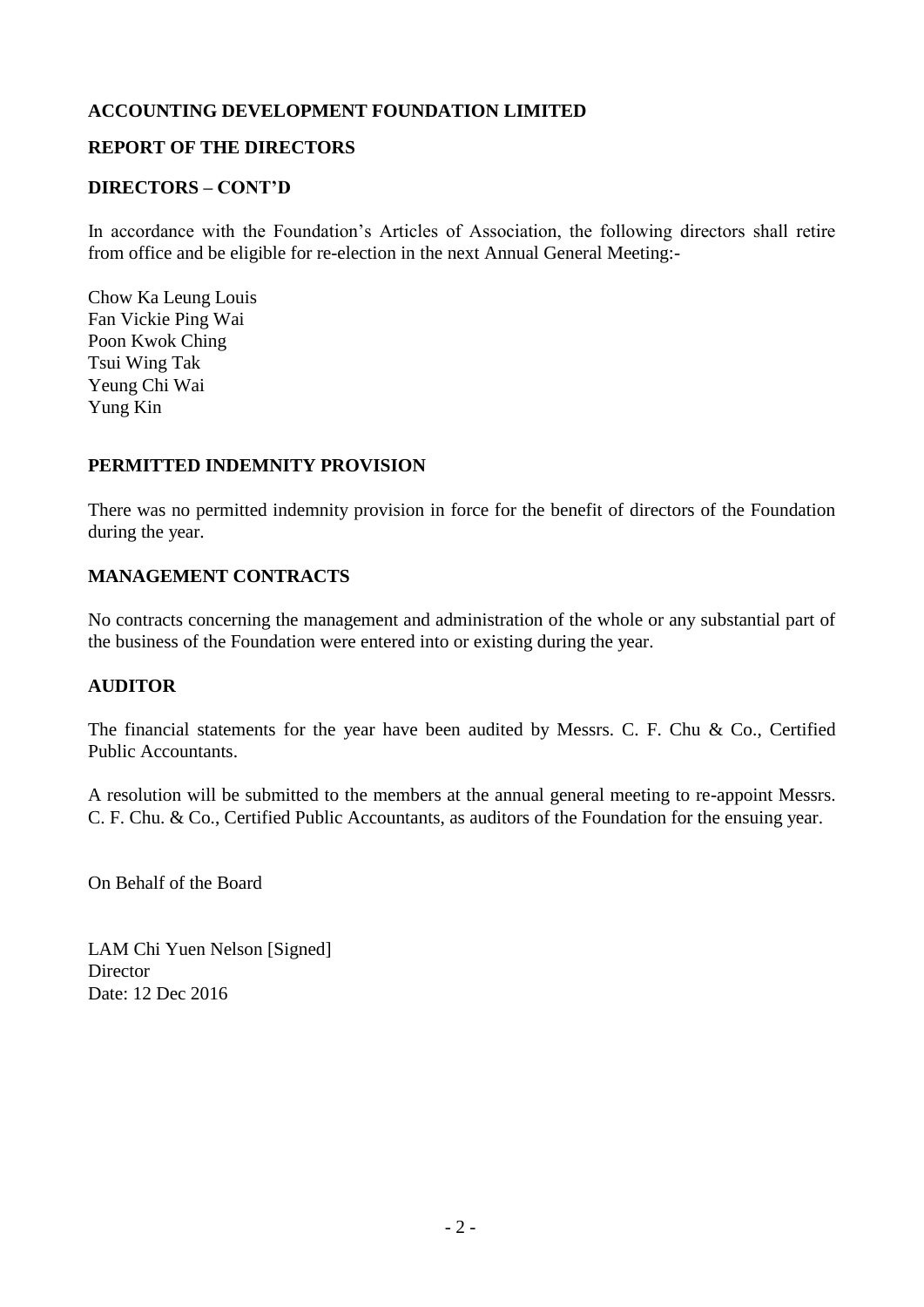C.F. Chu & Co. Certified Public Accountants Hong Kong

# **INDEPENDENT AUDITOR'S REPORT TO THE MEMBERS OF ACCOUNTING DEVELOPMENT FOUNDATION LIMITED**

(Incorporated in Hong Kong with limited liability by guarantee)

We have audited the financial statements of Accounting Development Foundation Limited ('the Foundation') set out on pages 5 to 20, which comprise the statement of financial position as at 30 April 2016, the statement of profit or loss and other comprehensive income, statement of changes in funds and statement of cash flows for the year then ended, and a summary of significant accounting policies and other explanatory information.

#### **Directors' responsibility for the financial statements**

The directors are responsible for the preparation of the financial statements that give a true and fair view in accordance with Hong Kong Financial Reporting Standards issued by the Hong Kong Institute of Certified Public Accountants and the Hong Kong Companies Ordinance, and for such internal control as the directors determine is necessary to enable the preparation of financial statements that are free from material misstatement, whether due to fraud or error.

#### **Auditor's responsibility**

Our responsibility is to express an opinion on these financial statements based on our audit. This report is made solely to you, as a body, in accordance with Section 405 of the Hong Kong Companies Ordinance (Cap.622), and for no other purpose. We do not assume responsibility towards or accept liability to any other person for the contents of this report.

We conducted our audit in accordance with Hong Kong Standards on Auditing issued by the Hong Kong Institute of Certified Public Accountants. Those standards require that we comply with ethical requirements and plan and perform the audit to obtain reasonable assurance about whether the financial statements are free from material misstatement.

An audit involves performing procedures to obtain audit evidence about the amounts and disclosures in the financial statements. The procedures selected depend on the auditor's judgment, including the assessment of the risks of material misstatement of the financial statements, whether due to fraud or error. In making those risk assessments, the auditor considers internal control relevant to the entity's preparation of the financial statements that give a true and fair view in order to design audit procedures that are appropriate in the circumstances, but not for the purpose of expressing an opinion on the effectiveness of the entity's internal control. An audit also includes evaluating the appropriateness of accounting policies used and the reasonableness of accounting estimates made by the directors, as well as evaluating the overall presentation of the financial statements.

We believe that the audit evidence we have obtained is sufficient and appropriate to provide a basis for our audit opinion.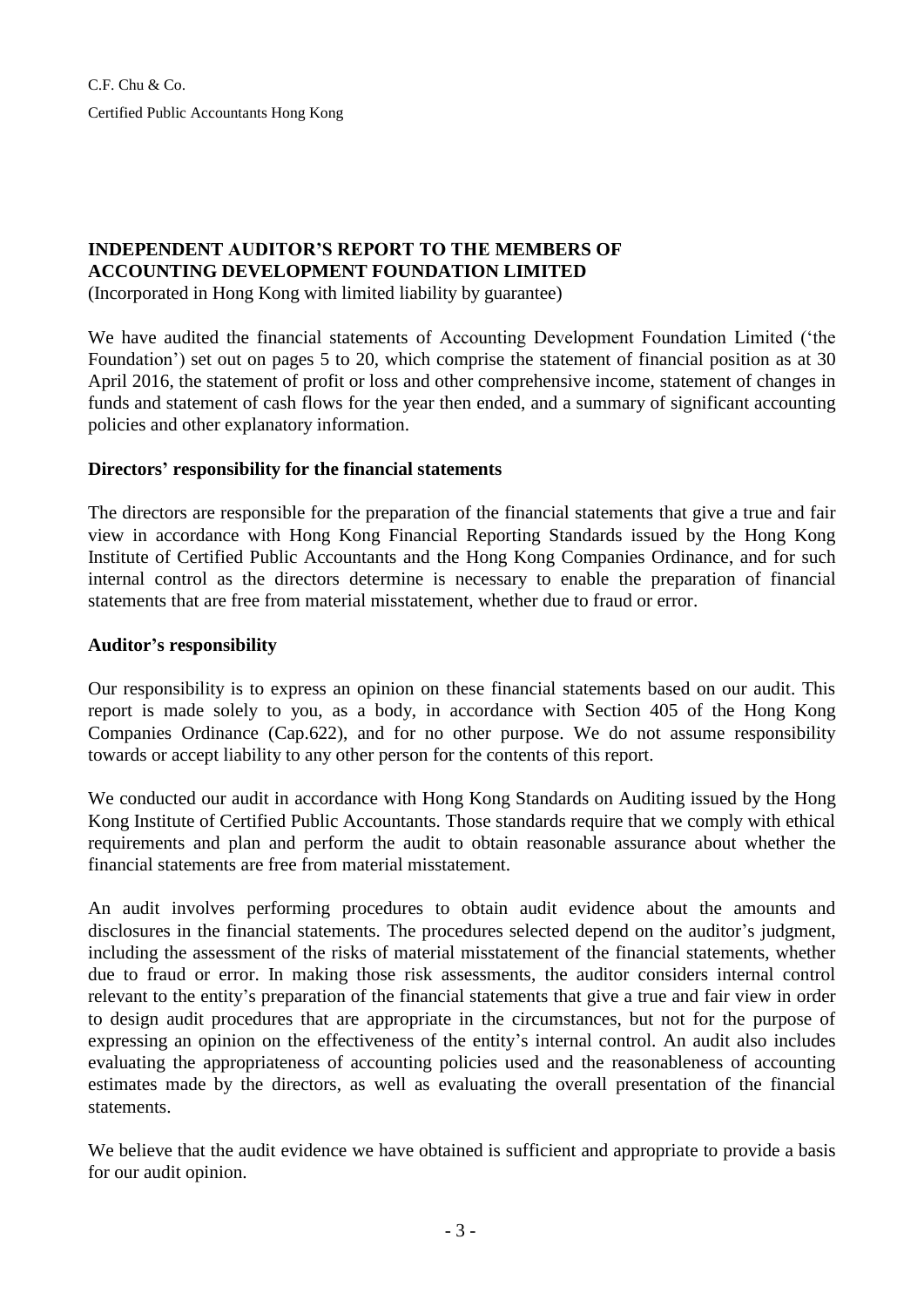C.F. Chu & Co. Certified Public Accountants Hong Kong

# **INDEPENDENT AUDITOR'S REPORT TO THE MEMBERS OF ACCOUNTING DEVELOPMENT FOUNDATION LIMITED**

(Incorporated in Hong Kong with limited liability by guarantee)

# **Opinion**

In our opinion, the financial statements give a true and fair view of the financial position of the Foundation as at 30 April 2016 and of its financial performance and cash flows for the year then ended in accordance with Hong Kong Financial Reporting Standards and have been properly prepared in compliance with the Hong Kong Companies Ordinance.

> C. F. Chu & Co. Certified Public Accountants 19/F., On Hong Commercial Building 145 Hennessy Road, Wanchai Hong Kong 12 Dec 2016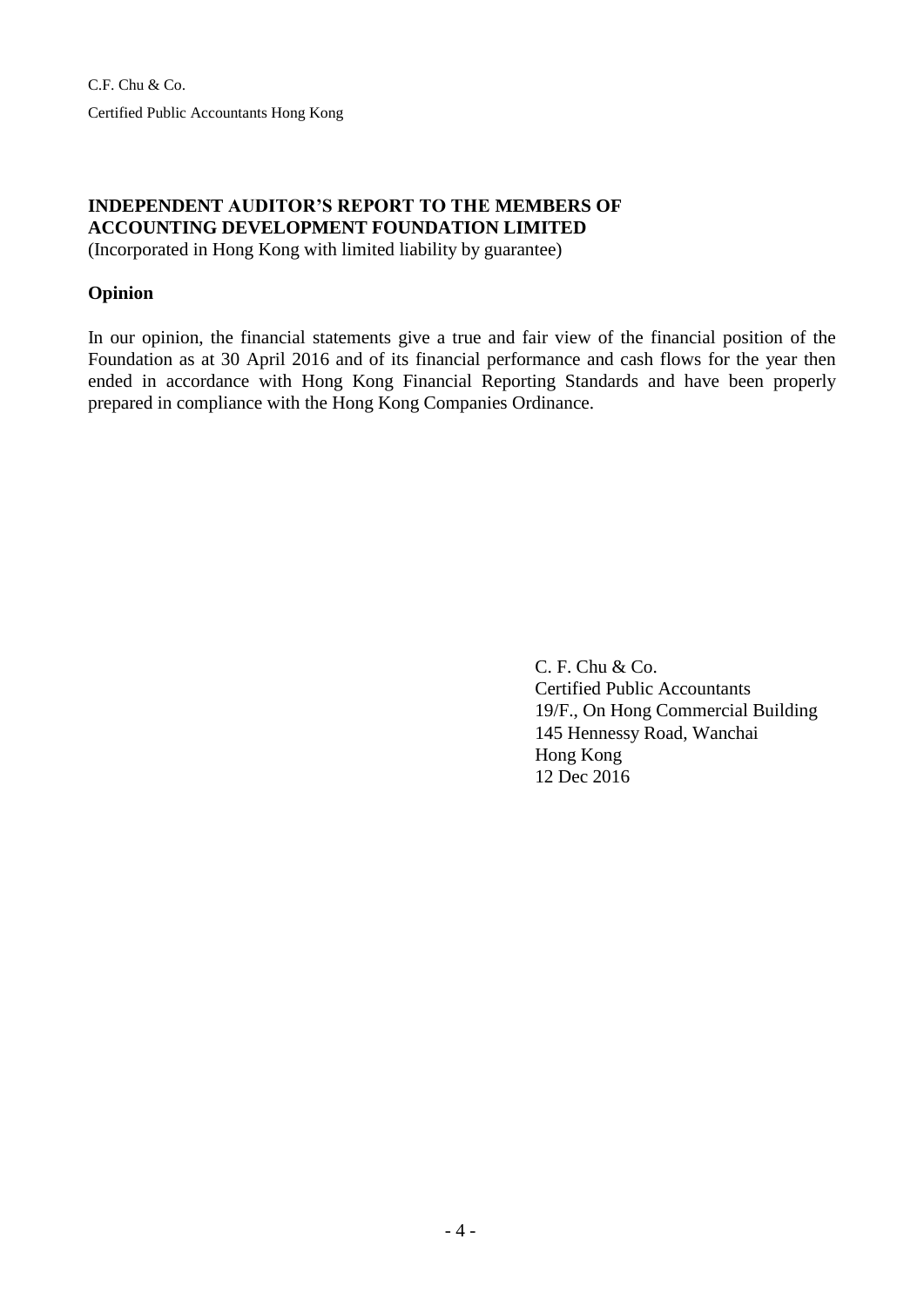# **ACCOUNTING DEVELOPMENT FOUNDATION LIMITED STATEMENT OF PROFIT OR LOSS AND OTHER COMPREHENSIVE INCOME FOR THE YEAR ENDED 30 APRIL 2016**

|                                                   | <b>NOTE</b> | 2016<br>HK\$ | 2015<br>HK\$ |
|---------------------------------------------------|-------------|--------------|--------------|
| <b>REVENUE</b>                                    |             |              |              |
| Seminar and event fee                             |             | 1,787,270    | 893,600      |
| Study tour fee                                    |             | 97,218       | 104,028      |
| Bank interest received                            |             | 46           | 46           |
|                                                   |             | 1,884,534    | 997,674      |
| <b>EXPENDITURE</b>                                |             |              |              |
| Audit fee                                         |             | 5,000        | 5,000        |
| Bank charge                                       |             | 63,918       | 39,524       |
| Business registration and licence fee             |             | 2,896        | 2,896        |
| <b>Broadcasting charges</b>                       |             | 31,896       | 26,820       |
| Computer expenses                                 |             | 689          | 1,700        |
| Depreciation                                      |             | 2,913        | 2,913        |
| Donation                                          |             | 35,741       | 24,320       |
| Insurance                                         |             | 11,933       | 13,016       |
| MPF contribution                                  |             | 21,525       | 28,750       |
| Meeting expenses                                  |             | 3,160        |              |
| Printing and stationery                           |             | 1,224        | 492          |
| Seminar expenses                                  |             | 578,291      | 311,945      |
| Staff salary                                      |             | 478,750      | 633,000      |
| Study tour fee                                    |             | 97,487       | 104,101      |
| Sundry expenses                                   |             | 21,400       | 857          |
| Telephone, internet and hosting fee               |             | 7,139        | 7,321        |
| Website design and development fee                |             | 21,400       | 4,200        |
|                                                   |             | 1,385,362    | 1,206,855    |
| <b>SURPLUS / (DEFICIT) BEFORE TAX</b>             |             | 499,172      | (209, 181)   |
| INCOME TAX (EXPENSE) / CREDIT                     | 4           | (52, 807)    | 20,001       |
| <b>SURPLUS / (DEFICIT) FOR THE YEAR</b>           |             | 446,365      | (189, 180)   |
| OTHER COMPREHENSIVE INCOME                        |             |              |              |
| <b>SURPLUS / (DEFICIT) AND TOTAL</b>              |             |              |              |
| <b>COMPREHENSIVE INCOME / (LOSS) FOR THE YEAR</b> |             | 446,365      | (189, 180)   |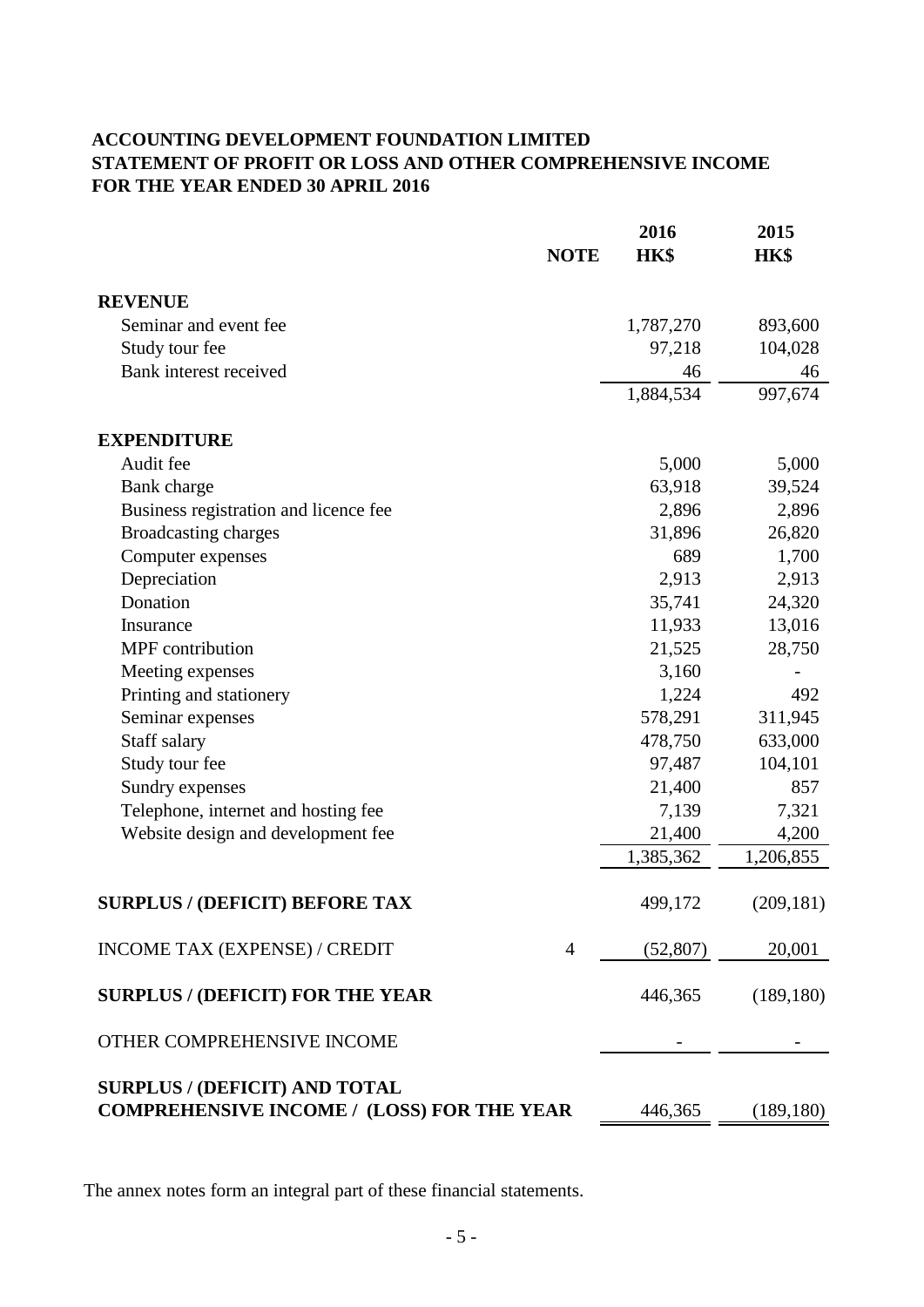# **ACCOUNTING DEVELOPMENT FOUNDATION LIMITED STATEMENT OF FINANCIAL POSITION AS AT 30 APRIL 2016**

|                                       | <b>NOTE</b> | 2016<br>HK\$ | 2015<br>HK\$ |
|---------------------------------------|-------------|--------------|--------------|
| <b>NON-CURRENT ASSETS</b>             |             |              |              |
| Plant and equipment                   | 5           | 2,428        | 5,341        |
| <b>CURRENT ASSETS</b>                 |             |              |              |
| Payment in advance and other deposits |             | 19,844       | 80,903       |
| Seminar fee receivable                |             | 84,200       | 500          |
| Cash and bank balances                |             | 801,206      | 370,740      |
|                                       |             | 905,250      | 452,143      |
| <b>CURRENT LIABILITIES</b>            |             |              |              |
| Accruals                              |             | 40,535       | 6,713        |
| Receipt in advance                    |             | 2,200        | 29,600       |
| Provision for taxation                |             | 14,937       | 17,530       |
|                                       |             | 57,672       | 53,843       |
| <b>NET CURRENT ASSETS</b>             |             | 847,578      | 398,300      |
| <b>NET ASSETS</b>                     |             | 850,006      | 403,641      |
| Represented by:                       |             |              |              |
| <b>GENERAL FUND</b>                   |             | 850,006      | 403,641      |

Approved and authorised for issue by the board of directors on 12 Dec 2016

LAM Chi Yuen Nelson [Signed] CHOW Ka Leung Louis [Signed] Director Director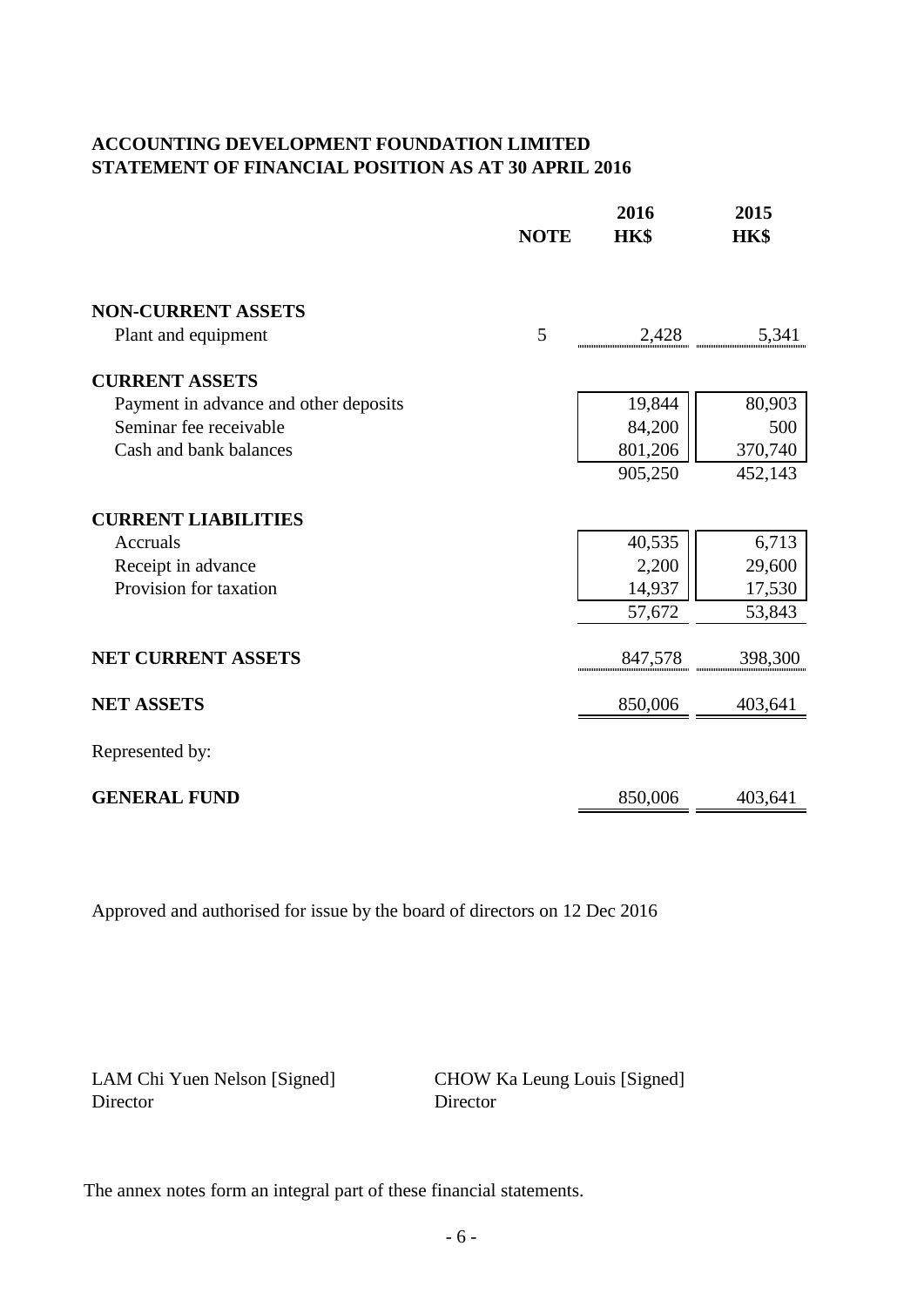# **ACCOUNTING DEVELOPMENT FOUNDATION LIMITED STATEMENT OF CHANGES IN FUNDS FOR THE YEAR ENDED 30 APRIL 2016**

|                                                     | <b>General</b><br><b>Fund</b> |  |
|-----------------------------------------------------|-------------------------------|--|
|                                                     | HK\$                          |  |
| <b>Balance at 30 April 2014</b>                     | 592,821                       |  |
| Deficit and total comprehensive loss for the year   | (189, 180)                    |  |
| <b>Balance at 30 April 2015</b>                     | 403,641                       |  |
| Surplus and total comprehensive income for the year | 446,365                       |  |
| <b>Balance at 30 April 2016</b>                     | 850,006                       |  |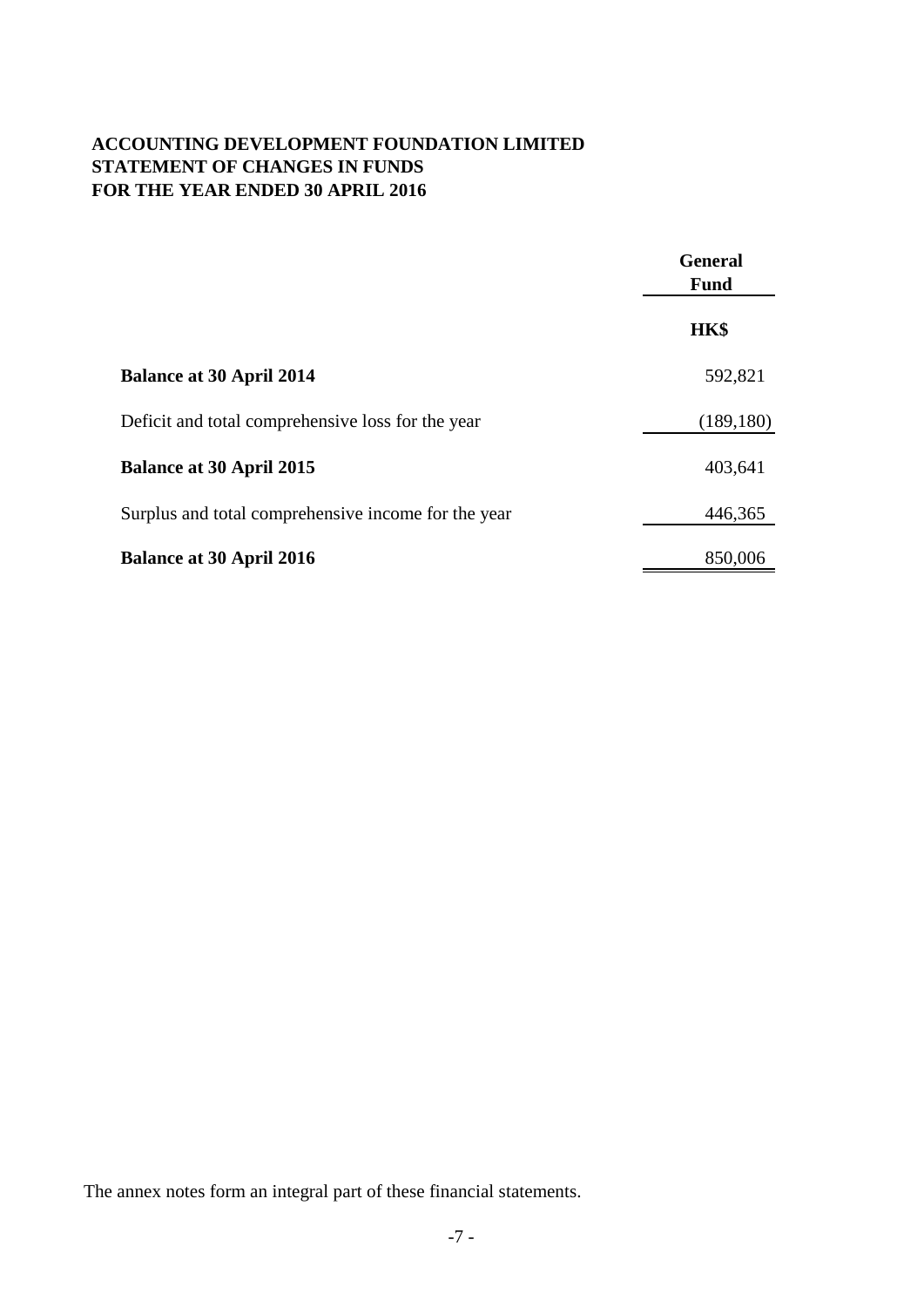# **ACCOUNTING DEVELOPMENT FOUNDATION LIMITED STATEMENT OF CASH FLOWS FOR THE YEAR ENDED 30 APRIL 2016**

|                                                                       | 2016<br>HK\$ | 2015<br>HK\$ |
|-----------------------------------------------------------------------|--------------|--------------|
| <b>Cash flows from operating activities</b>                           |              |              |
| Surplus / (Deficit) before taxation                                   | 499,172      | (209, 181)   |
| Adjustments for:                                                      |              |              |
| Bank interest received                                                | (46)         | (46)         |
| Depreciation                                                          | 2,913        | 2,913        |
| Operating cash flows before working capital changes                   | 502,039      | (206, 314)   |
| Decrease / (Increase) in payment in advance and other deposits        | 61,059       | (43, 183)    |
| (Increase) / Decrease in seminar fee receivable                       | (83,700)     | 56,200       |
| (Decrease) / Increase in receipt in advance                           | (27, 400)    | 26,900       |
| Increase / (Decrease) in accruals                                     | 33,822       | (1,087)      |
| Cash generated from / (used in) operating activities                  | 485,820      | (167, 484)   |
| Hong Kong profits tax (paid) / refunded                               | (55,400)     | 42,351       |
| Net cash generated / (used in) from operating activities              | 430,420      | (125, 133)   |
| <b>Cash flows from financing activities</b><br>Bank interest received | 46           | 46           |
| Net increase / (decrease) in cash and cash equivalents                | 430,466      | (125,087)    |
| Cash and cash equivalents at the beginning of the year                | 370,740      | 495,827      |
| Cash and cash equivalents at the end of the year                      | 801,206      | 370,740      |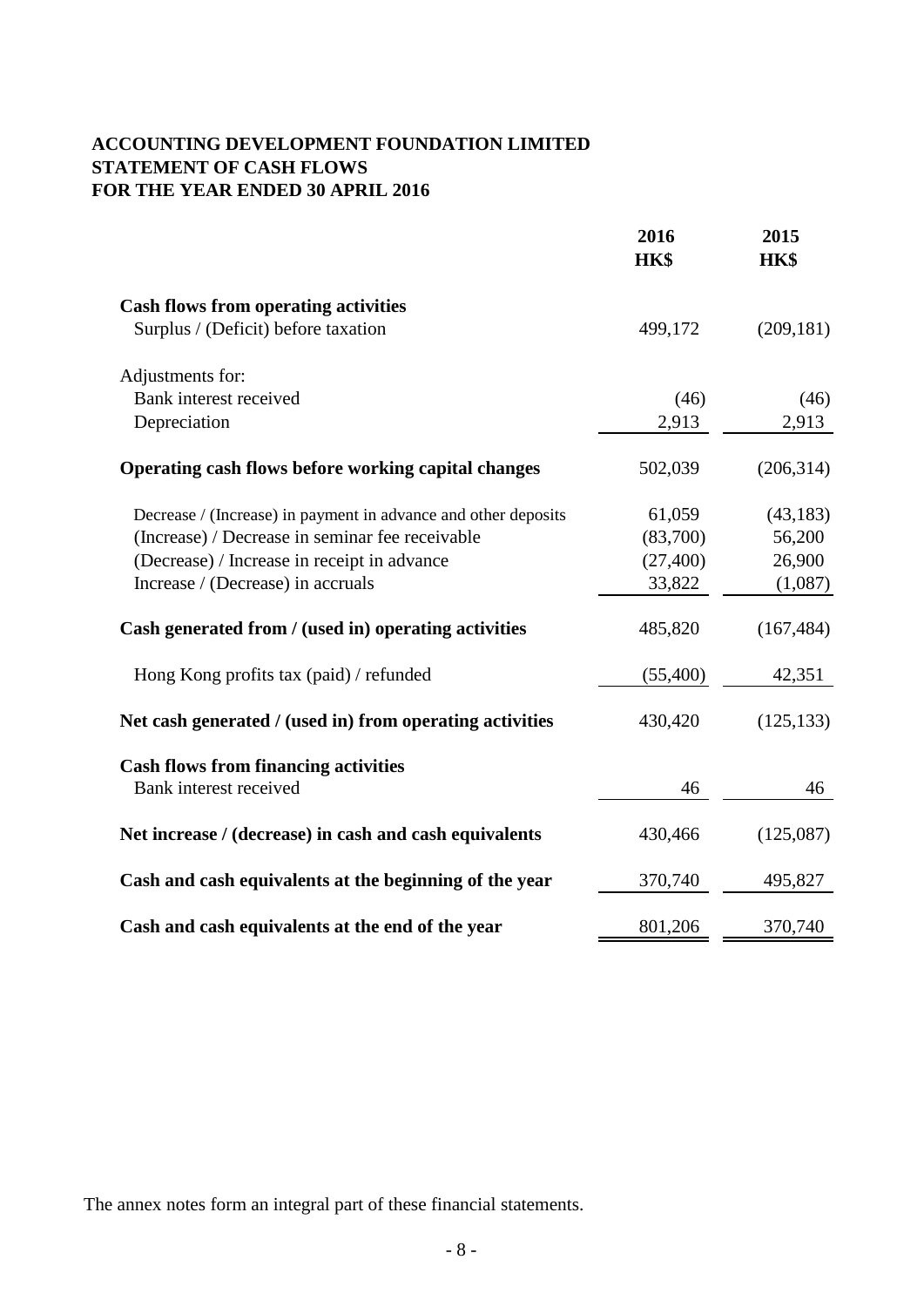# **1. GENERAL INFORMATION**

(a) The Foundation was incorporated under the Laws of Hong Kong with limited liability by guarantee on 25 May 2009. The address of its registered office and principal place of business are located at Room 1801-02, 18/F., Tung Wah Mansion, 199-203 Hennessy Road, Wan Chai, Hong Kong.

The Foundation is a private and non-profit making organization. The principal activities of the Foundation are to promote unity and sharing among members in the accounting profession and to provide a forum for the exchange of ideas and experiences by organizing meetings, conventions, seminars, courses, study trips, conferences and exhibitions and other forms of media for the members and the general public.

(b) The liability of the members is limited under the Foundation's Memorandum and Articles of Association. Every member undertakes to contribute to the assets of the Foundation, in the event of its being wound up for an amount not exceeding HK\$100.

# **2. STATEMENT OF COMPLIANCE WITH HONG KONG FINANCIAL REPORTING STANDARDS**

The Foundation's financial statements have been prepared in accordance with all applicable Hong Kong Financial Reporting Standards ("HKFRS"), which includes all applicable individual Hong Kong Financial Reporting Standards, Hong Kong Accounting Standards (HKASs) and Interpretations issued by the Hong Kong Institute of Certified Public Accountants (HKICPA), accounting principles generally accepted in Hong Kong, and the requirements of the Hong Kong Companies Ordinance.

A summary of the significant accounting policies adopted by the Foundation is set out in note 3.

#### The adoption of amendments to HKFRSs / revised HKFRSs

In the current year, the following amendments to HKFRSs / revised HKFRSs issued by the HKICPA, which are first effective for the Foundation's financial year beginning on 1 May 2015 that may be relevant to the Foundation's operation:-

*Annual Improvements to HKFRSs 2010-2012 Cycle Annual Improvements to HKFRSs 2011-2013 Cycle*

The application of the new and revised HKFRSs has no material effects on the Foundation's financial performance and positions.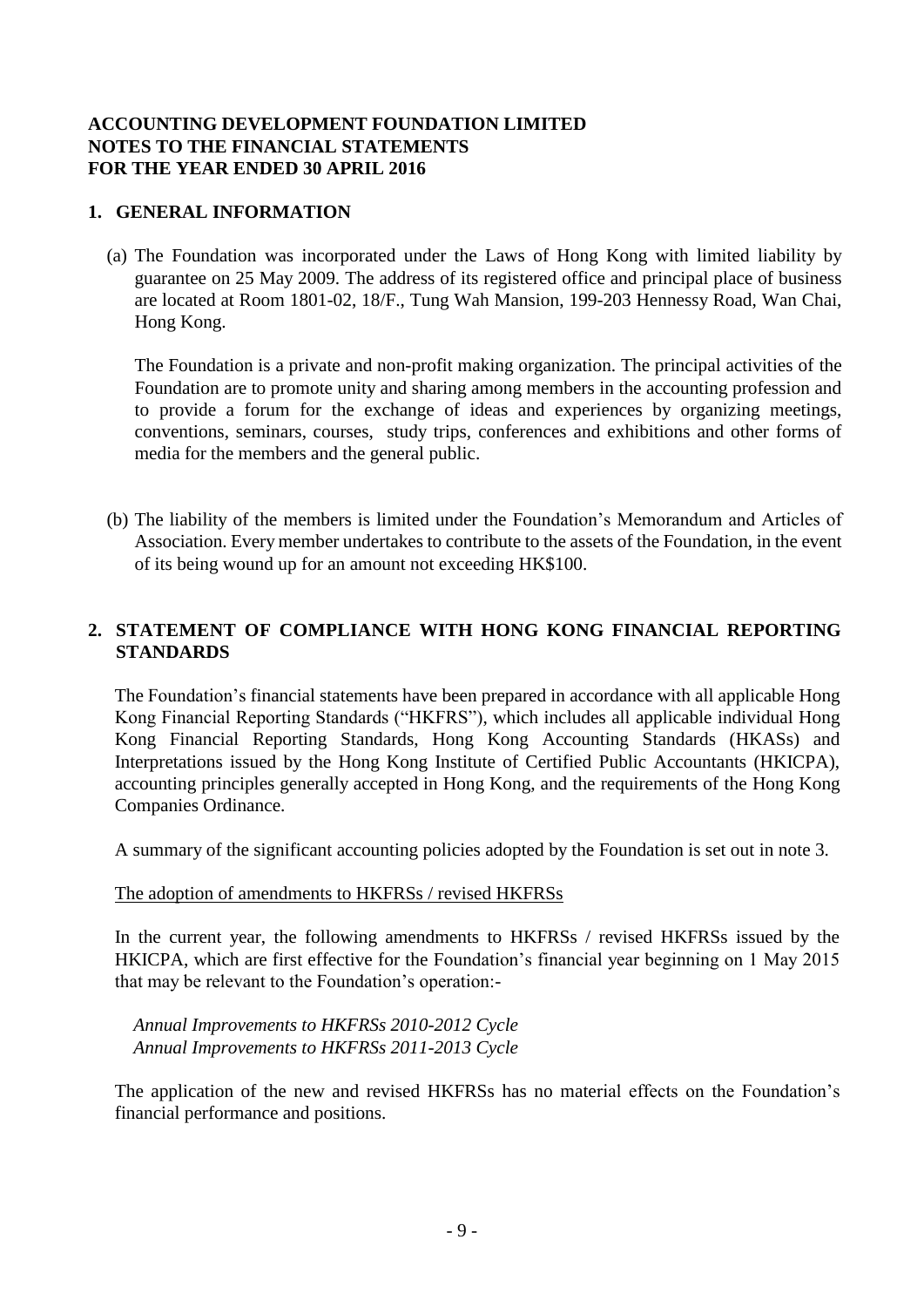# **3. SUMMARY OF SIGNIFICANT ACCOUNTING POLICIES**

#### (a) Basis of preparation

The measurement basis used in preparing the financial statements is historical cost.

The preparation of financial statements in conformity with HKFRS requires management to make judgements, estimates and assumptions that affect the application of policies and reported amounts of assets, liabilities, income and expenses. The estimates and associated assumptions are based on historical experience and various other factors believed to be reasonable under the circumstances. While the management reviews their judgements, estimates and assumption continuously, the actual results may differ from these estimates.

The estimates and underlying assumptions are reviewed on an ongoing basis. Revisions to accounting estimates are recognized in the period in which the estimate is revised if the revision affects only that period, or in the period of the revision and future periods if the revision affects both current and future periods. However, the management has not made any judgement in the application of HKFRSs that have significant effect on the financial statements nor any estimates with a significant risk of material adjustment on the carrying amounts of assets and liabilities within the next financial year.

(b) Plant and equipment

Plant and equipment represent office equipment and are stated in the statement of financial position at cost less aggregate depreciation and impairment losses, if any.

Depreciation is calculated to write off the cost of items of office equipment, less their estimated residual value, if any, on a straight-line basis over their estimated useful lives as follows:

Office equipment over 3 years

The residual value and the useful life of an asset are reviewed at least at each financial year-end.

The Foundation assesses at each reporting date whether there is any indication that any items of office equipment may be impaired and that an impairment loss recognised in prior periods for an item may have decreased. If any such indication exists, the Foundation estimates the recoverable amount of the item. An impairment loss, being the amount by which the carrying amount of an asset or a cash-generating unit exceeds its recoverable amount, or a reversal of impairment loss is recognised immediately in profit or loss.

Gain or loss arising from the derecognition of an item of office equipment is included in profit or loss when the item is derecognized and is determined as the difference between the net disposal proceed, if any, and the carrying amount of the item.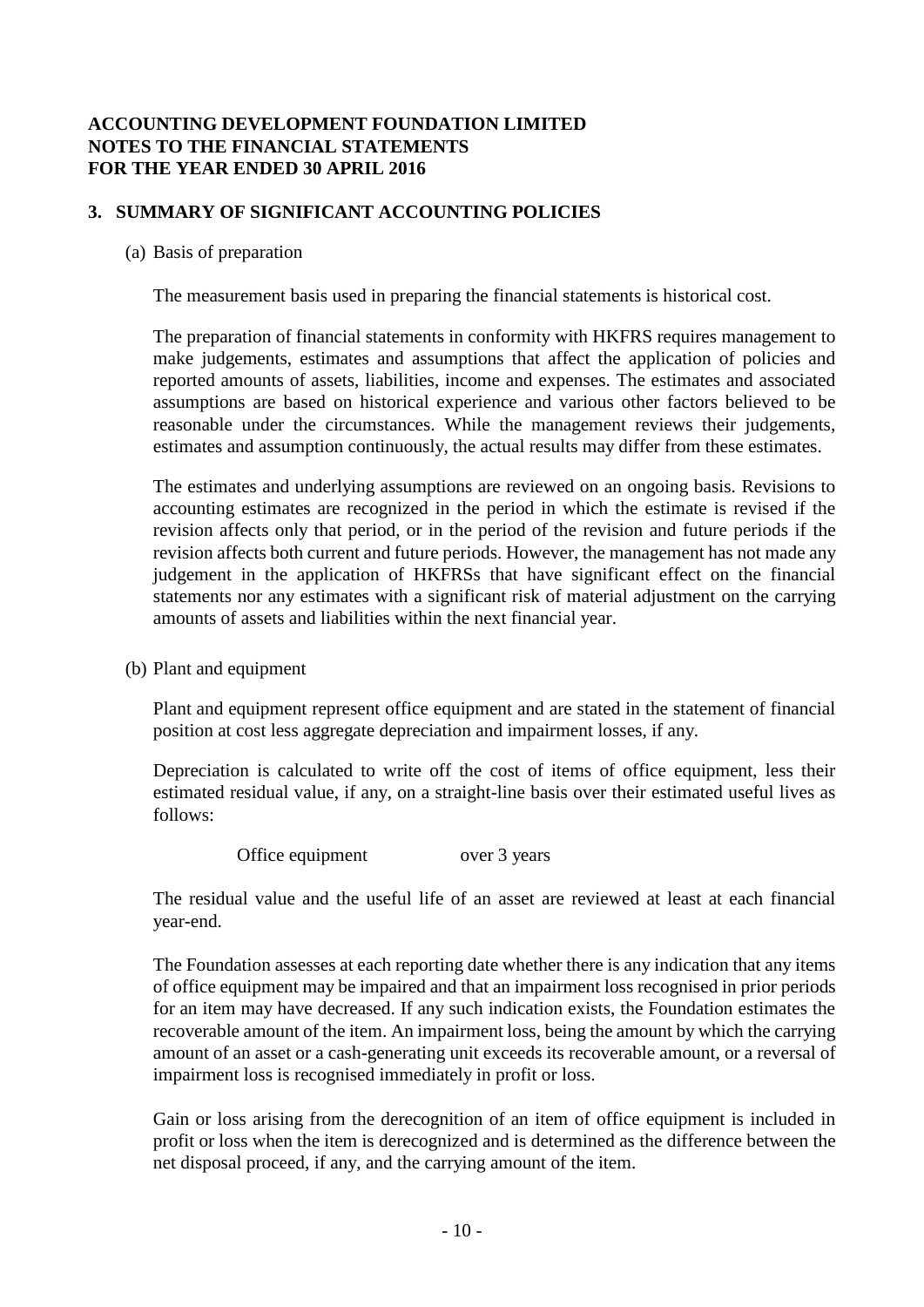# **3. SIGNIFICANT ACCOUNTING POLICIES – CONT'D**

#### (c) Income tax

Income tax for the year includes current tax and deferred tax. Current tax and deferred tax are recognised in profit or loss, except to the extent that the tax arises from a transaction or event which is recognised directly in equity. In the case if the tax relates to items that are recognised directly to equity, current tax and deferred tax are also recognised directly to equity.

Current tax liabilities and assets are measured at the amount expected to be paid to or recovered from the taxation authorities, using the tax rates and tax laws that have been enacted or substantively enacted by the reporting date. Current tax is the amount of income taxes payable or recoverable in respect of the taxable profit or loss for a period.

Deferred tax assets and liabilities arise from deductible and taxable temporary differences respectively. Temporary differences are the differences between the carrying amounts of assets and liabilities for financial reporting purposes and their tax bases. Deferred tax assets also arise from unused tax losses and unused tax credits.

A deferred tax liability is recognised for all taxable temporary differences, except to the extent that the deferred tax liability arises from the initial recognition of an asset or liability in a transaction which is not a business combination; and at the time of the transaction, affects neither accounting profit nor taxable profit (tax loss).

A deferred tax asset is recognised for all deductible temporary differences to the extent that it is probable that taxable profit will be available against which the deductible temporary difference can be utilised, unless the deferred tax asset arises from the initial recognition of an asset or liability in a transaction that is not a business combination and at the time of the transaction, affects neither accounting profit nor taxable profit (tax loss).

At each reporting date, the Foundation reviews and assesses the recognised and unrecognised deferred tax assets and the future taxable profit to determine whether any recognised deferred tax assets should be derecognised and any unrecognised deferred tax assets should be recognized.

Deferred tax assets and liabilities are measured at the tax rates that are expected to apply to the period when the asset is realised or the liability is settled, based on tax rates and tax laws that have been enacted or substantively enacted by the reporting date. Deferred tax assets and liabilities are not discounted.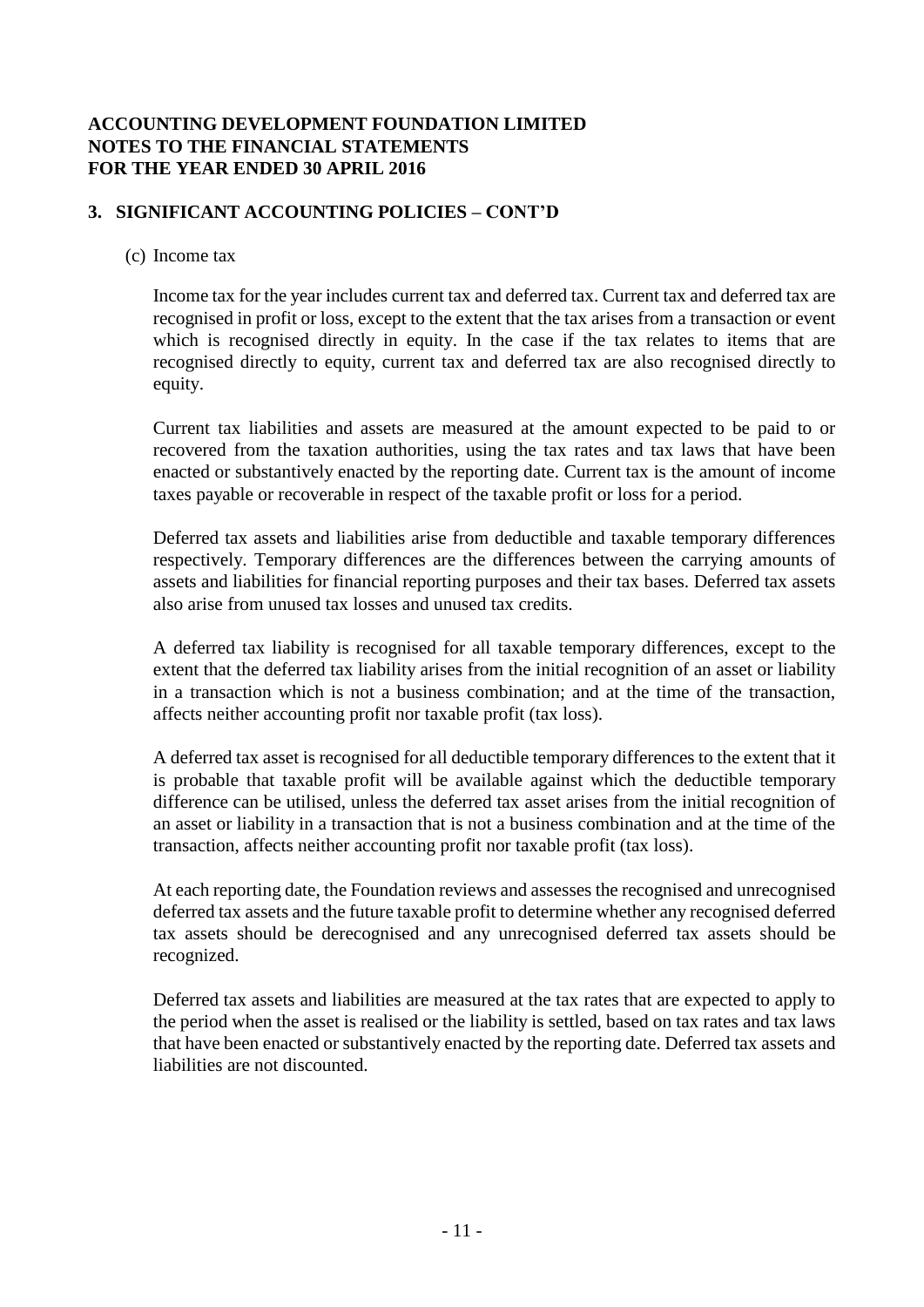# **3. SIGNIFICANT ACCOUNTING POLICIES – CONT'D**

#### (d) Revenue recognition

Revenue is recognized when it is probable that the economic benefits will flow to the Foundation and when the revenue can be measured reliably on the following basis:

Seminars, events and study tour fee are recognized when the seminars and events are conducted, and cash is certain for receivable.

#### (e) Leases

Leases are classified as finance leases whenever the terms of the lease transfer substantially all the risks and rewards of ownership of the leased asset to the Foundation. All other leases are classified as operating leases.

Rights to assets held under finance leases are recognised as assets of the Foundation at the fair value of the leased property (or, if lower, the present value of minimum lease payments) at the inception of the lease. The corresponding liability to the lessor is included in the statements of financial position as a finance lease obligation. Lease payments are apportioned between finance charges and reduction of the lease obligation so as to achieve a constant rate of interest on the remaining balance of the liability. Finance charges are deducted in measuring profit or loss. Assets held under finance leases are included in fixed asset, and depreciated and assessed for impairment losses in the same way as owned assets.

Rentals payable under operating leases are charged to profit or loss on a straight-line basis over the term of the relevant lease.

(f) Trade and other receivables

Trade and other receivables are initially measured at fair value and, after initial recognition, at amortized cost less impairment losses for bad and doubtful debts, if any, except for the following receivables:

- Interest-free loans made to related parties without any fixed repayment terms or the effect of discounting being immaterial, that are measured at cost less impairment losses for bad and doubtful debt, if any; and
- Short-term receivables with no stated interest rate and the effect of discounting being immaterial, that are measured at their original invoice amount less impairment losses for bad and doubtful debt, if any.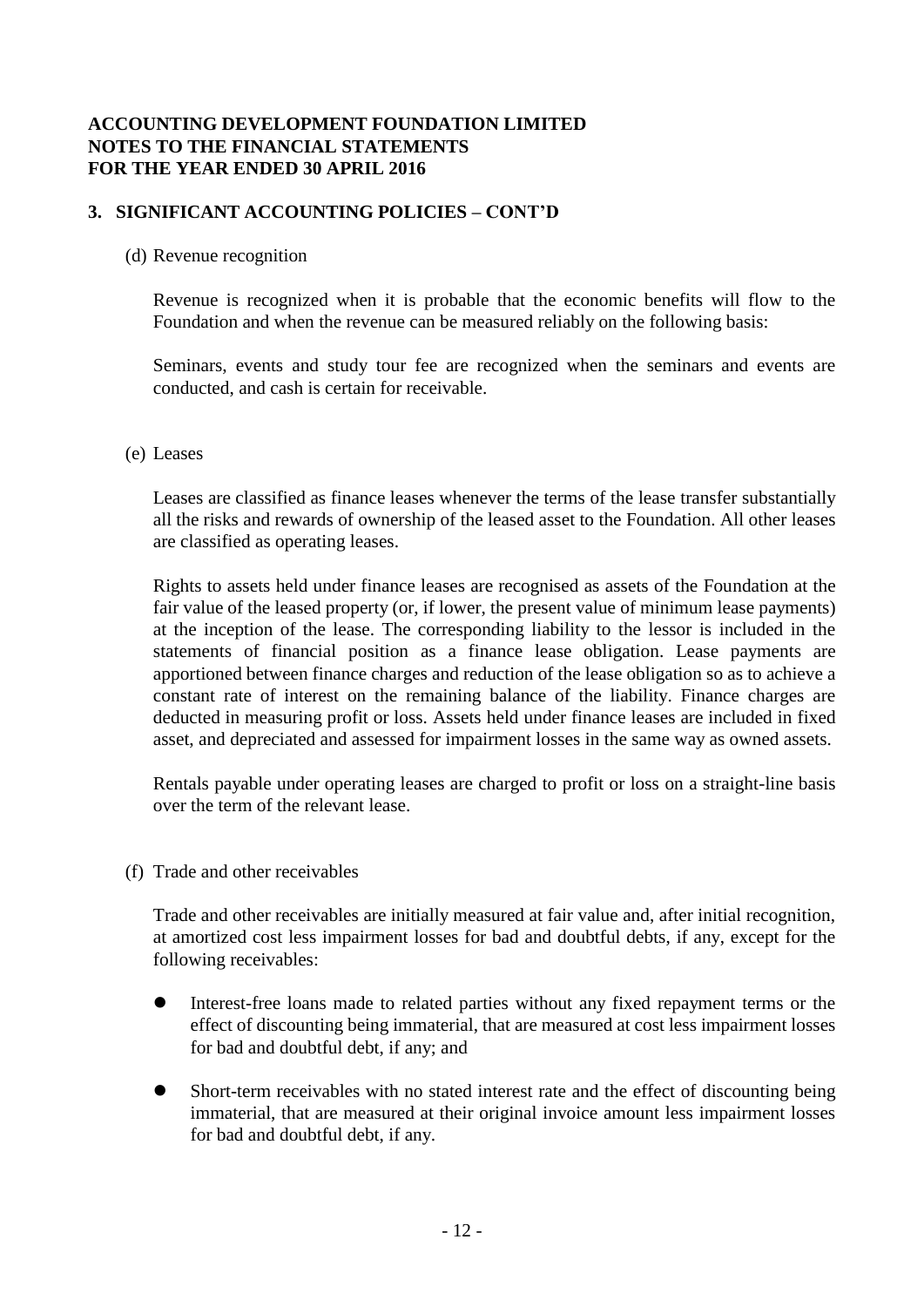# **3. SIGNIFICANT ACCOUNTING POLICIES – CONT'D**

(f) Trade and other receivables – cont'd

At each reporting date, the Foundation assesses whether there is any objective evidence that a receivable or group of receivables is impaired. Impairment losses on trade and other receivables are recognized in profit or loss when there is objective evidence that an impairment loss has been incurred and are measured as the difference between the receivable's carrying amount and the present value of estimated future cash flows (excluding future credit losses that have not been incurred) discounted at its original effective interest rate, i.e. the effective interest rate computed at initial recognition. The impairment loss is reversed if, in a subsequent period, the amount of the impairment loss decreases and the decrease can be related objectively to an event occurring after the impairment was recognized.

(g) Trade and other payables

Trade and other payables are initially measured at fair value and, after initial recognition, at amortised coat, except for short-term payables with no stated interest rate and the effect of discounting being immaterial, that are measured at their original invoice amount.

(h) Cash and cash equivalents

Cash comprises cash on hand and at bank and demand deposits with bank. Cash equivalents are short-term, highly liquid investments with original maturities of three months or less.

For the purpose of the statement of cash flows, bank overdrafts which are repayable on demand form an integral part of the Foundation's cash management are included as a component of cash and cash equivalents.

(i) Provisions

Provisions are recognised when the Foundation has a present legal or constructive obligation as a result of past events, it is probable that an outflow of resources will be required to settle the obligation, and a reliable estimate of the amount can be made. When the Foundation expects an outflow of resources to be reimbursed, the reimbursement is recognised as a separate asset when the reimbursement is virtually certain.

Where it is not probable that an outflow of economic benefits will be required, or the amount cannot be estimated reliably, the obligation is disclosed as a contingent liability, unless the probability of outflow of economic benefit is remote.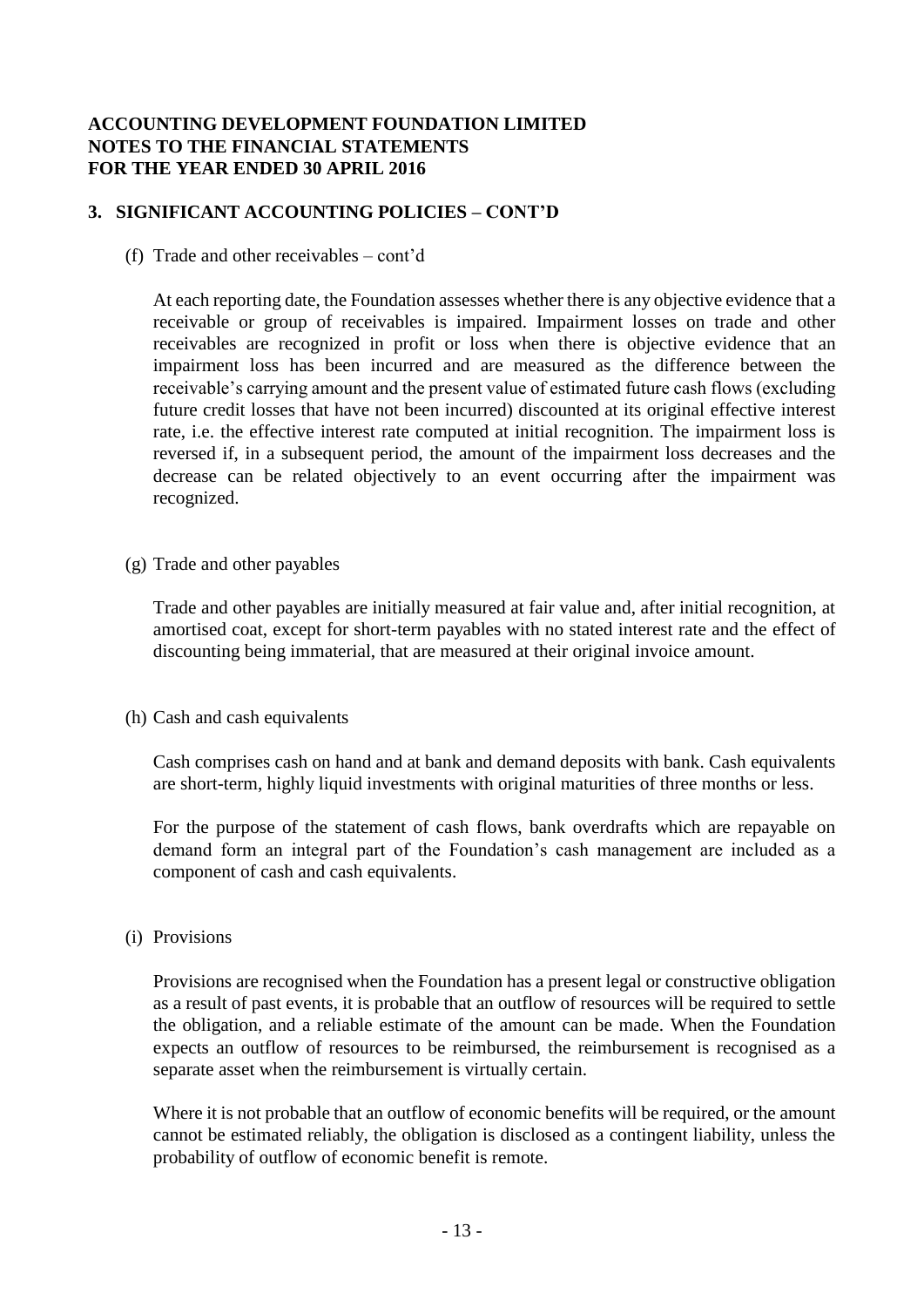# **3. SIGNIFICANT ACCOUNTING POLICIES – CONT'D**

#### (j) Related parties

- (a) A person or a close member of that person's family is related to the Foundation if that person:
	- (i) has control or joint control over the Foundation;
	- (ii) has significant influence over the Foundation; or
	- (iii) is a member of the key management personnel of the Foundation or of a parent of the Foundation.
- (b) An entity is related to the Foundation if any of the following conditions applies:
	- (i) The entity and the Foundation are members of the same group (which means that each parent, subsidiary and fellow subsidiary is related to the others).
	- (ii) One entity is an associate or joint venture of the other entity (or an associate or joint venture of a member of a group of which the other entity is a member).
	- (iii) Both entities are joint ventures of the same third party.
	- (iv) One entity is a joint venture of a third entity and the other entity is an associate of the third entity.
	- (v) The entity is a post-employment benefit plan for the benefit of employees of either the Foundation or an entity related to the Foundation.
	- (vi) The entity is controlled or jointly controlled by a person identified in (a).
	- (vii) A person identified in (a)(i) has significant influence over the entity or is a member of the key management personnel of the entity (or of a parent of the entity).
	- (viii) The entity, or any member of a group of which it is a part, provides key management personnel services to the Foundation or to the parent of the Foundation.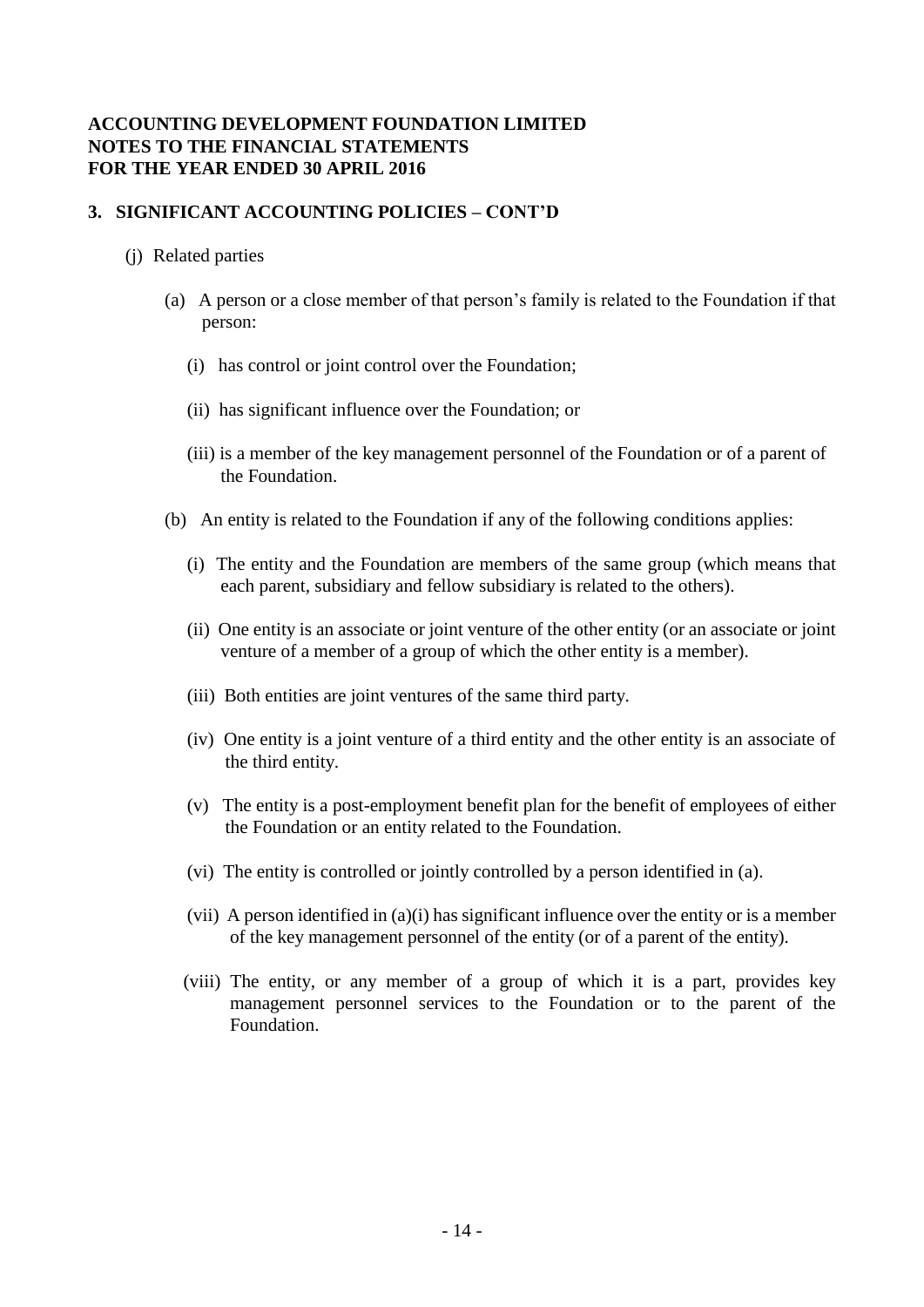# **4. INCOME TAX EXPENSE / (CREDIT)**

|                                                                                                                                                                                                     | 2016<br>HK\$ | 2015<br>HK\$ |
|-----------------------------------------------------------------------------------------------------------------------------------------------------------------------------------------------------|--------------|--------------|
| Taxation in the statement of profit or loss and other                                                                                                                                               |              |              |
| comprehensive income represents:                                                                                                                                                                    |              |              |
| Current tax $-$ Hong Kong profits tax                                                                                                                                                               |              |              |
| Provision for the year is calculated at 16.5% of the estimated<br>assessable profits for the year after setting off available loss<br>brought forward. No provision for last year as the Foundation |              |              |
| had no assessable profit for that year.                                                                                                                                                             | 52,807       |              |
| Tax reduction for 2014/15                                                                                                                                                                           |              | (20,000)     |
| Tax over-provided in previous year                                                                                                                                                                  |              |              |
| Tax expense / (credit)                                                                                                                                                                              | 52,807       | (20,001)     |

Reconciliation between tax expense / (credit) and accounting surplus / (deficit) at applicable tax rate:

| Surplus / (Deficit) before tax                                                | 499,172  | (209, 181) |
|-------------------------------------------------------------------------------|----------|------------|
|                                                                               |          |            |
| Tax expense / (credit) at the applicable tax rate of 16.5%<br>$(2015:16.5\%)$ | 82,363   | (34,515)   |
| Tax effect of non-taxable revenue                                             | (7)      |            |
| Tax effect of non-deductible expense                                          |          | 4,013      |
| Tax effect on utilisation of tax loss not recognised previously               | (30,029) |            |
| Tax effect of tax losses not recognised                                       |          | 30,029     |
| Tax effect of unprovided taxable temporary difference                         | 480      | 480        |
| Tax reduction for 2014/15                                                     |          | (20,000)   |
| Tax over-provided in previous year                                            |          |            |
| Tax expense / (credit)                                                        | 52,807   | (20,001)   |

No provision for deferred tax has been made in the financial statements as the amount involved is immaterial. The component of deferred tax (income) / expense not provided for in the statement of profit or loss and other comprehensive income for the year are as follows:-

| Temporary differences on loss as adjusted for tax purposes  | 30,029 | (30,029) |
|-------------------------------------------------------------|--------|----------|
| Temporary differences arising from accelerated depreciation | (480)  | (480)    |
|                                                             | 29,549 | (30,509) |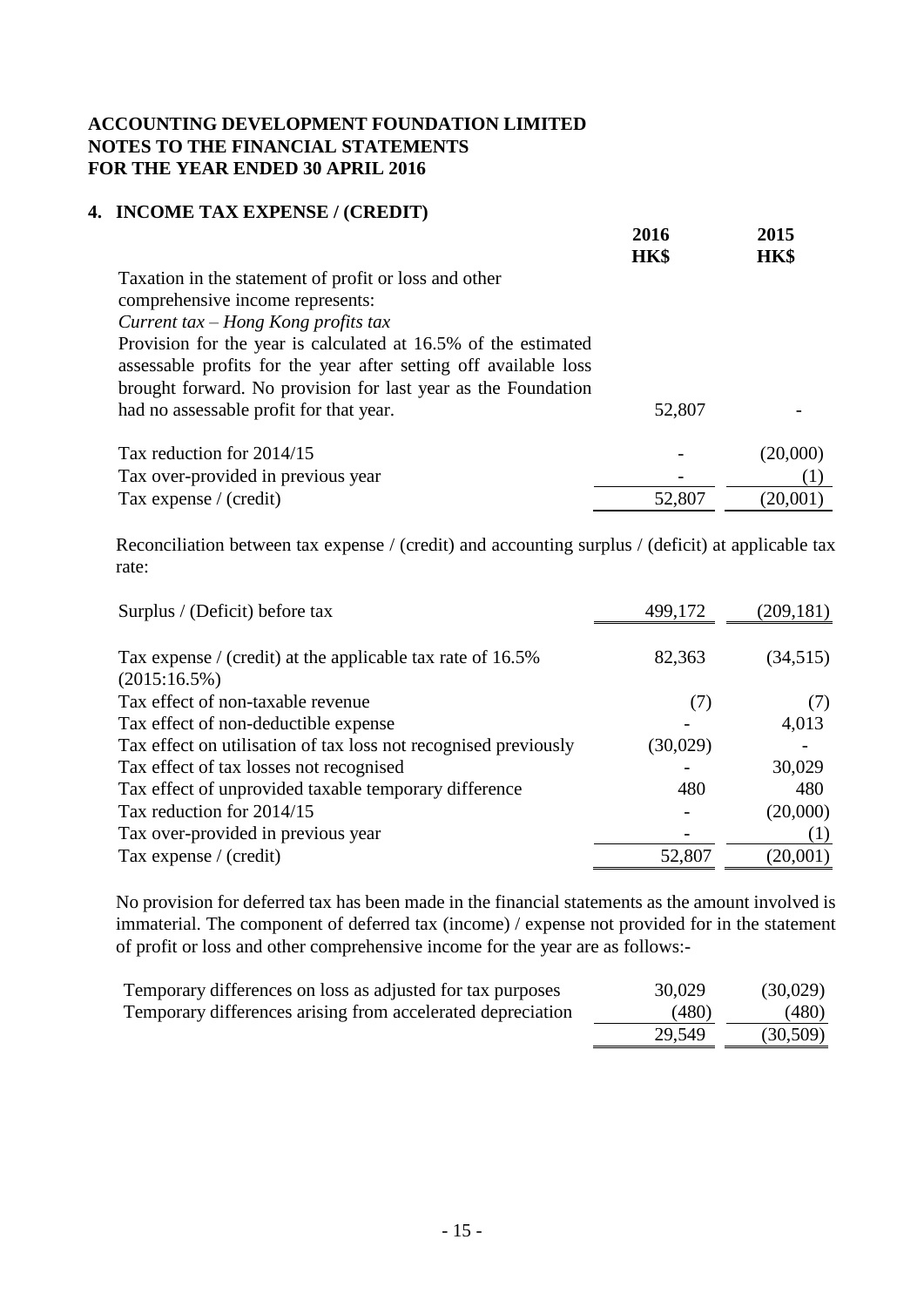# **4. INCOME TAX EXPENSE / (CREDIT) – CONT'D**

The component of deferred tax assets / (liabilities) not provided in the statement of financial position are as follows:-

|                                                | Accelerated<br>capital<br>allowance<br>HK\$ | Loss as<br>adjusted for<br>tax purpose<br>HK\$ | Total<br>HK\$ |
|------------------------------------------------|---------------------------------------------|------------------------------------------------|---------------|
| At 30 April 2014                               | (1,362)                                     |                                                | (1,362)       |
| Deferred tax expense not recognised            | 480                                         | 30,029                                         | 30,509        |
| At 30 April 2015                               | (882)                                       | 30,029                                         | 29,147        |
| Deferred tax income / (expense) not recognised | 480                                         | (30,029)                                       | (29, 549)     |
| At 30 April 2016                               | (402)                                       |                                                | (402)         |

# **5. PLANT AND EQUIPMENT**

|                        | Office<br>equipment<br>HK\$ |
|------------------------|-----------------------------|
| At Cost                |                             |
| At 30.4.2015           | 16,140                      |
| Additions              |                             |
| At 30.4.2016           | 16,140                      |
| Aggregate depreciation |                             |
| At 30.4.2015           | 10,799                      |
| Charge for the year    | 2,913                       |
| At 30.4.2016           | 13,712                      |
| Net Book Value         |                             |
| At 30.4.2016           | 2,428                       |
| At 30.4.2015           | 5,341                       |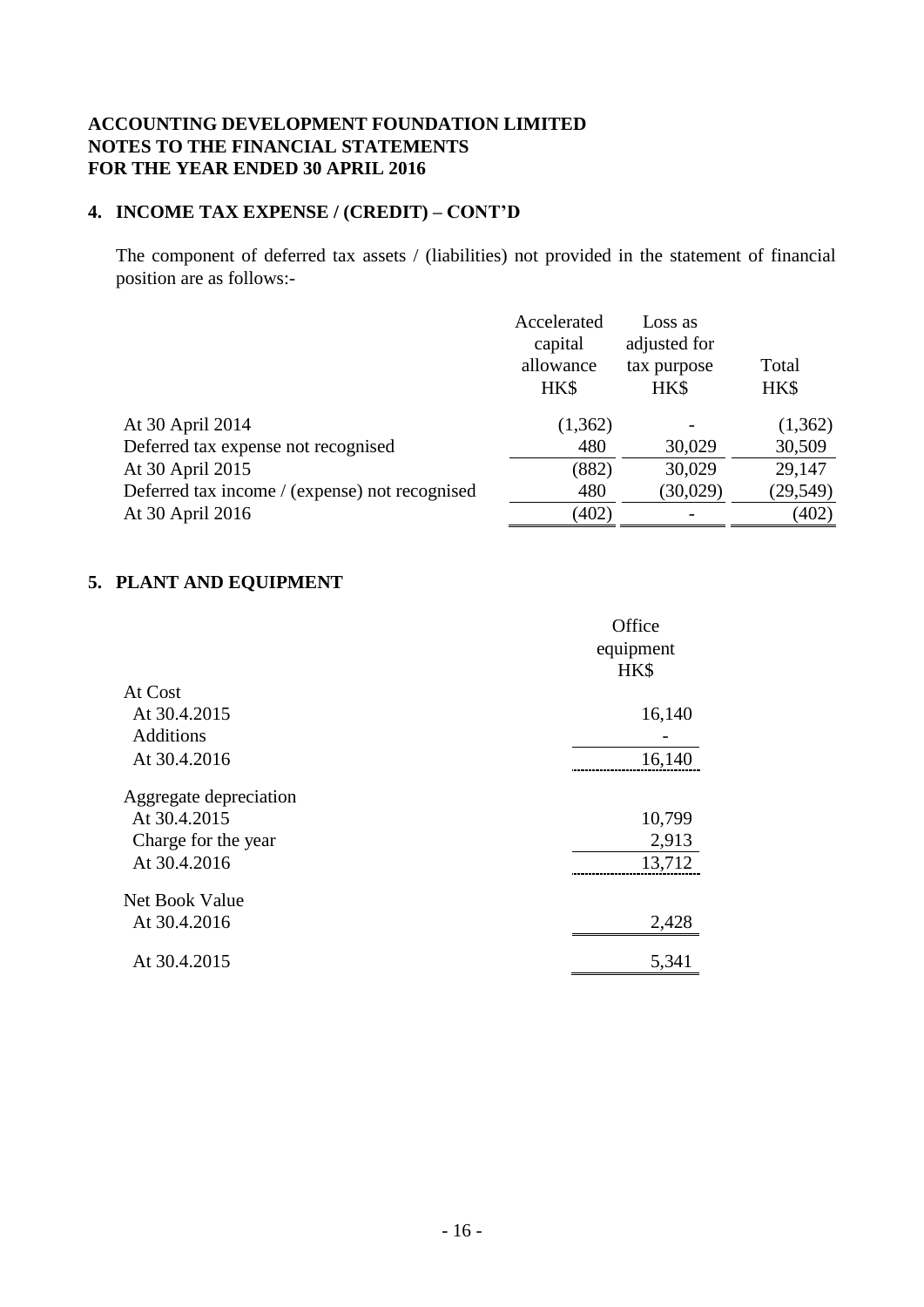# **6. EMOLUMENTS AND OTHER MATTERS RELATING TO DIRECTORS**

#### (a) Directors' remuneration

Remuneration of the directors disclosed pursuant to Section 383(1) of the Hong Kong Companies Ordinance is as follows: -

|                            |                                 | 2016<br>HK\$ | 2015<br>HK\$ |
|----------------------------|---------------------------------|--------------|--------------|
| Fees                       |                                 |              |              |
| Other emoluments -Salaries |                                 |              |              |
|                            | -MPF contribution               |              |              |
|                            | -Benefits other than in cash    |              |              |
|                            | -Discretionary bonuses          |              |              |
|                            | -Retirement benefits and others |              |              |
|                            |                                 |              |              |

(b) Loans, quasi-loans and other dealings in favour of directors

There were no loans, quasi-loans or other dealings in favour of the directors of the Foundation that were entered into or subsisted during the year (2015: Nil).

(c) Directors' material interests in transactions, arrangements or contracts

The directors were of the opinion that no transactions, arrangements and contracts of significance in relation to the Foundation's business to which the Foundation was a party and in which a director of the Foundation had a material interest, whether directly or indirectly, subsisted at the end of the year or at any time during the year (2015: Nil).

(d) Guarantees to banks for loans granted to directors of the Foundation

The Foundation had not paid or incurred any liability for the purpose of fulfilling the guarantee or discharging the security given to banks for loans granted to the directors (2015: Nil).

(e) There were no consideration provided to or receivable by third parties for making available the services of a person as director or in any other capacity while director (2015: Nil).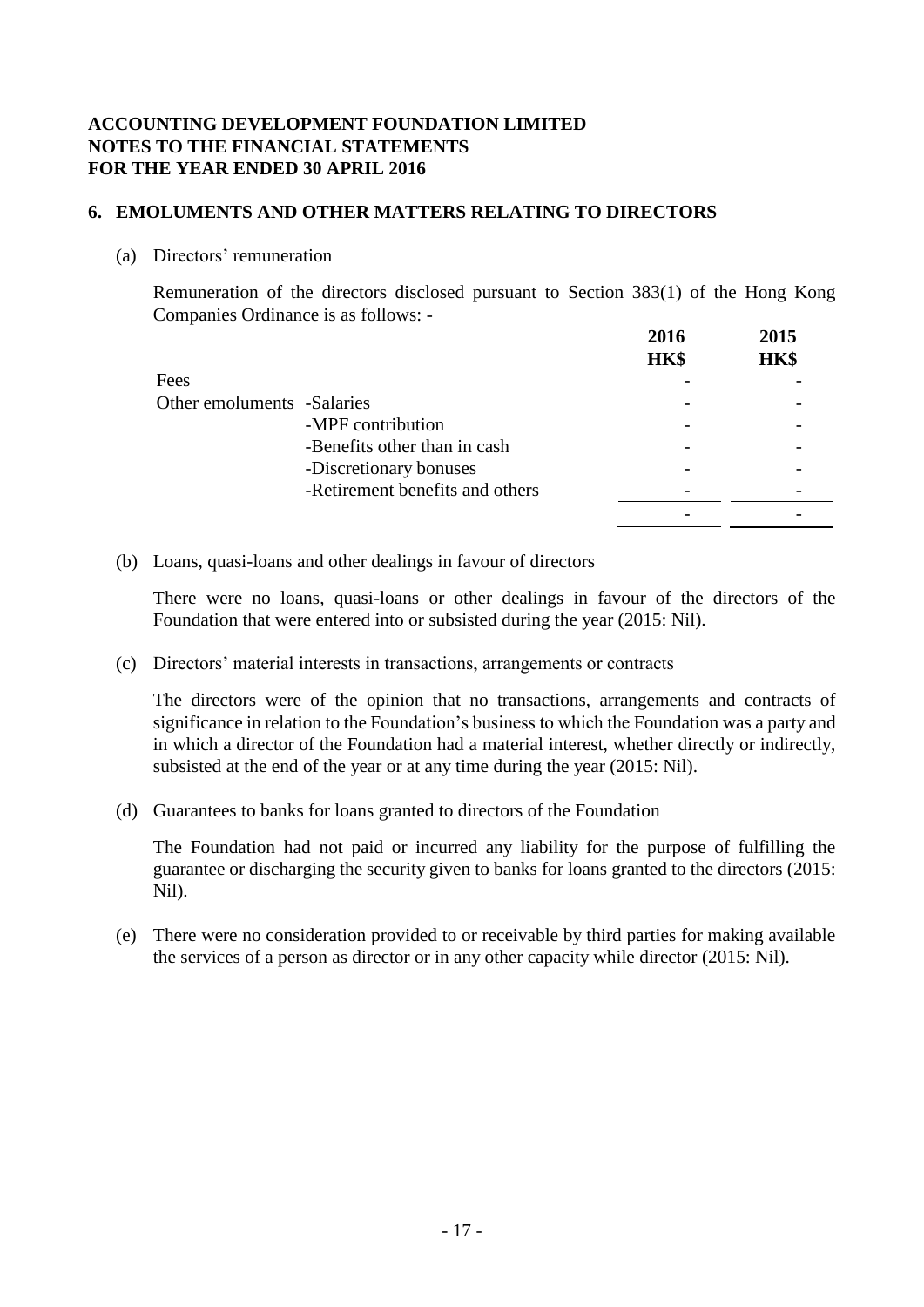# **7. FINANCIAL INSTRUMENTS AND RISK MANAGEMENT OBJECTIVES AND POLICIES**

The Foundation has classified its financial assets in the following categories:

|                                       | <b>Loans</b> and<br>receivables<br>HK\$ | <b>Total</b><br>HK\$ |
|---------------------------------------|-----------------------------------------|----------------------|
| 2016                                  |                                         |                      |
| Payment in advance and other deposits | 19,844                                  | 19,844               |
| Seminar fee receivable                | 84,200                                  | 84,200               |
| Cash and bank balances                | 801,206                                 | 801,206              |
|                                       | 905,250                                 | 905,250              |
| 2015                                  |                                         |                      |
| Payment in advance and other deposits | 80,903                                  | 80,903               |
| Seminar fee receivable                | 500                                     | 500                  |
| Cash and bank balances                | 370,740                                 | 370,740              |
|                                       | 452,143                                 | 452,143              |

The Foundation has classified its financial liabilities in the following categories:

|                    | <b>Financial</b><br>liabilities at<br>amortised<br><u>cost</u><br>HK\$ | <b>Total</b><br>HK\$ |
|--------------------|------------------------------------------------------------------------|----------------------|
| 2016               |                                                                        |                      |
| Receipt in advance | 2,200                                                                  | 2,200                |
| Accruals           | 40,535                                                                 | 40,535               |
|                    | 42,735                                                                 | 42,735               |
| <u>2015</u>        |                                                                        |                      |
| Receipt in advance | 29,600                                                                 | 29,600               |
| Accruals           | 6,713                                                                  | 6,713                |
|                    | 36,313                                                                 | 36,313               |

All the financial instruments are carried at amounts not materially different from their fair value as at 30 April 2016 and 30 April 2015.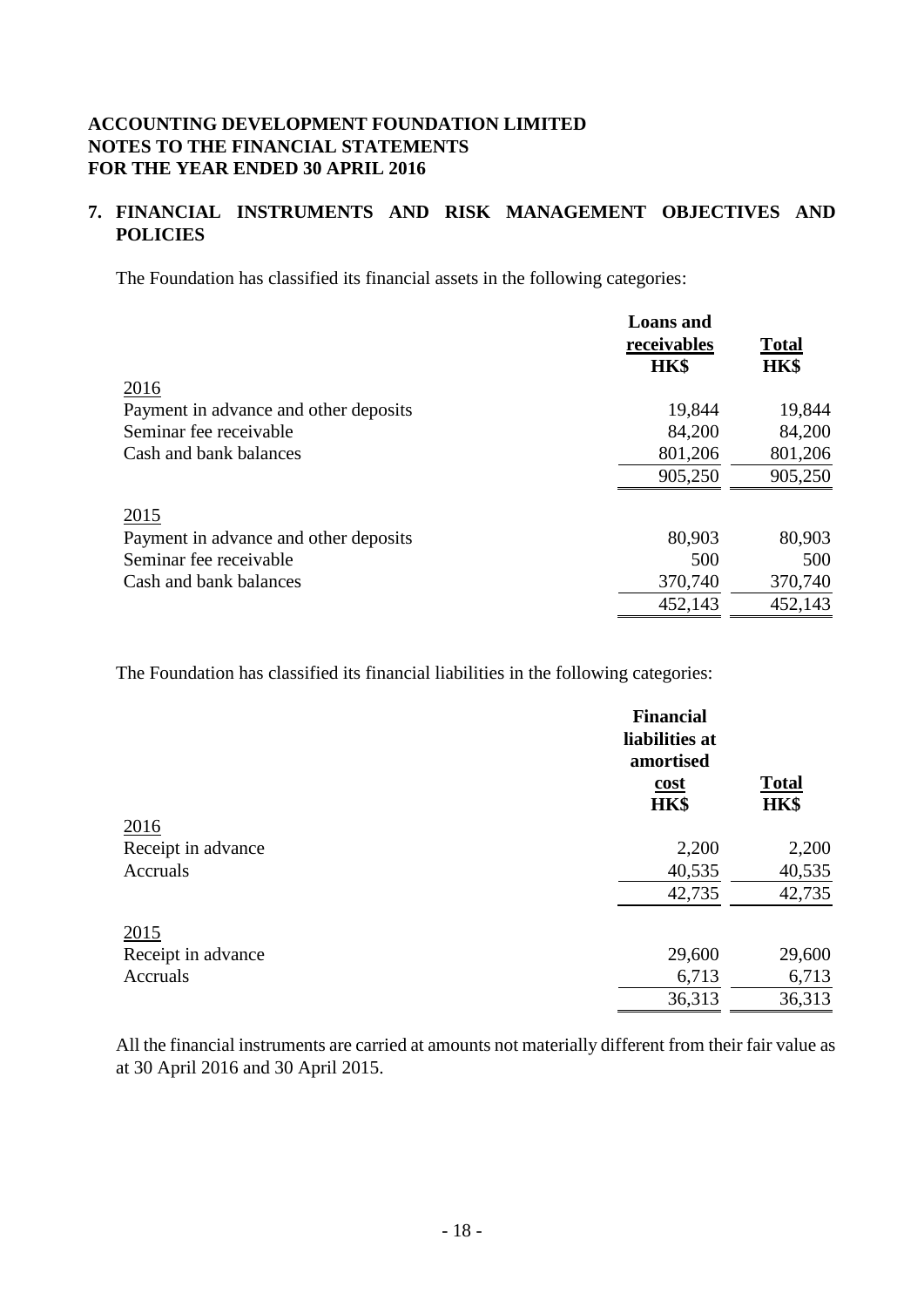# **7. FINANCIAL INSTRUMENTS AND RISK MANAGEMENT OBJECTIVES AND POLICIES – CONT'D**

The Foundation is exposed to credit risk and liquidity risk arising in the normal course of its business and financial instruments. The Foundation's risk management objectives policies and processes mainly focus on minimizing the potential adverse effects of these risks on its financial performance and position by closely monitoring the individual exposure.

#### (a) Credit Risk

The Foundation is exposed to credit risk on financial assets, mainly attributable to deposits with bank. As the bank is an authorized financial institution in Hong Kong, the credit risk is considered very low.

|                           | 2016        | 2015        |
|---------------------------|-------------|-------------|
| Summary quantitative data | <b>HK\$</b> | <b>HK\$</b> |
| Deposit with bank         | 793,206     | 362,740     |
| Cash on hand              | 8,000       | 8,000       |
|                           | 801,206     | 370,740     |

At 30 April 2016, there was no financial asset that was past due.

#### (b) Liquidity Risk

The Foundation's policy is to regularly monitor current and expected liquidity requirements and to ensure it maintains sufficient amount of cash to meet its liquidity requirements in the short and longer term.

| Summary quantitative data |        |       |
|---------------------------|--------|-------|
| Accruals                  | 40,535 | 6,713 |

The financial liabilities have no fixed maturity date and they are expected to be settled within one year.

#### **8. ADOPTION OF TRADE NAME**

During the year, the Foundation adopted a trade name "Accounting Development Foundation" to carry out its operation.